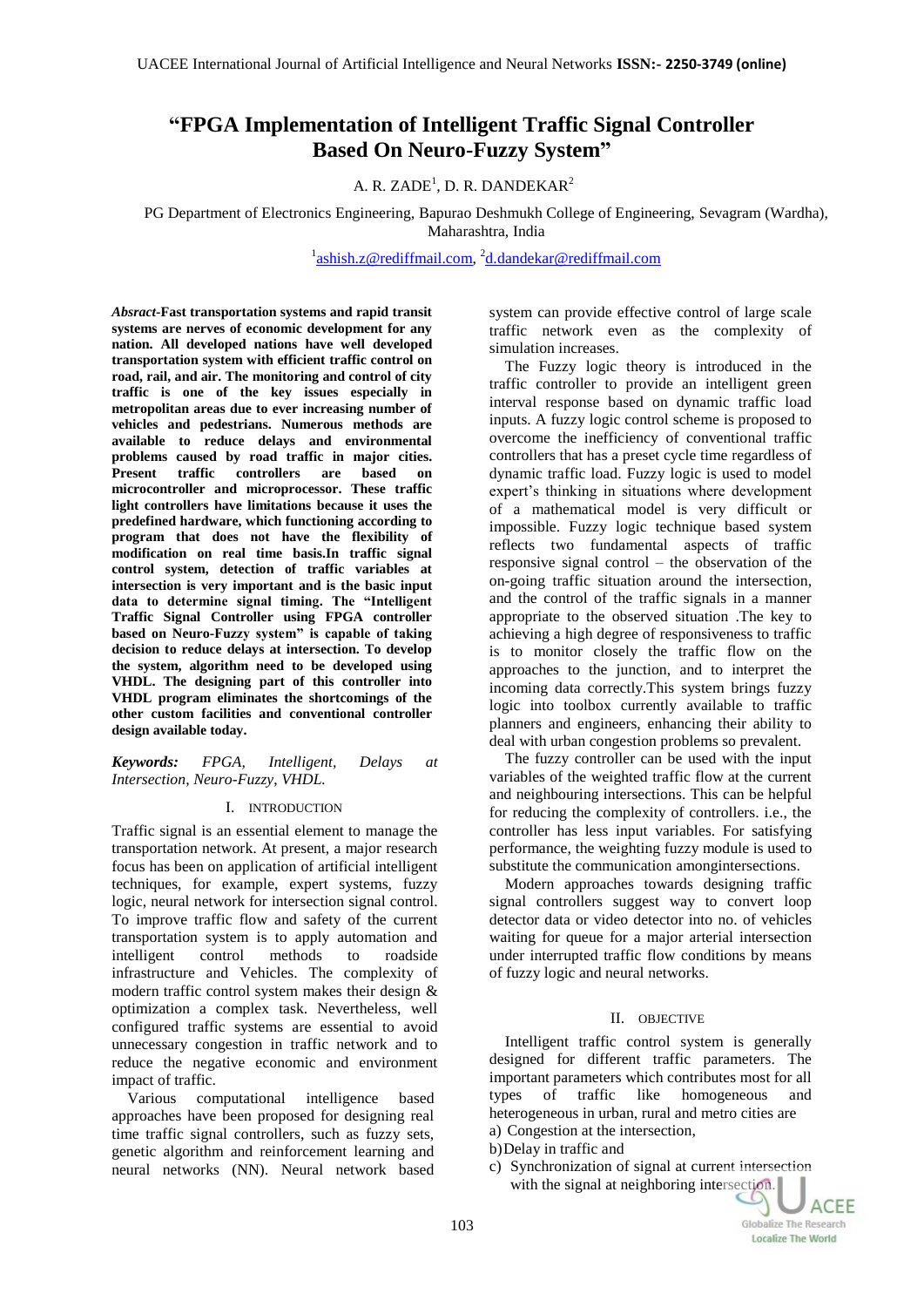The main objective of this paper is to discuss methods used in work problems mentioned above.

### *a.Congestion at the intersection*

In India, Congestion is defined using Volume/Capacityratio. However, Passenger Car Unit (PCU) used to estimate the volume as well as capacity is subjective in nature and these are not directly measurable units. Therefore, the actualcapacity of the road is not determined and thus the value of congestion becomes subjective in nature. The type and intensity of congestion depends on many quantifiable factors such as volume, speed, headway, ratio of slow moving and fast moving vehicles etc. In this context, the quantification and evaluation of congestion severity has been taken as an important research to give a modification to the generalized design procedures and also to suggest the remedial solutions for releasing congestion. With increasing number of vehicles on road, heavy traffic congestion has substantially increased in major cities. This happened usually at the main junctions commonly in the morning, before office hour and in the evening, after office hours. The main effect of this matter is increased time wasting of the people on the road. The solution for this problem is by developing the program which different setting delays for different junctions. The delay for junctions that have high volume of traffic should be setting longer than the delay for the junction that has low of traffic. The congestion control process generally attempts to maximize throughput by selecting the phase that will pass the most vehicles through the intersection.

### *b. Delays in Traffic*

There are many metrics exist in order to evaluate the performance of a traffic light controller. One of the most important metric to optimize, as it impacts directly on drivers is called the delay. The delay is defined by the amount of additional time a vehicle takes to complete its journey through the network because of traffic lights. Another interesting metric is the throughput which gives the number of vehicles that cross the intersection in a specified amount of time. Clearly, the general optimization goal for traffic network designers is to lower the delay and to increase the throughput of vehicles.

One of the solutions to this problem would be to design controllers that use adaptive policies. Such adaptive systems could react to current perceptions of traffic conditions and select the best actions in order to optimize the traffic flow at the intersection. Moreover, these adaptive systems could even be equipped with communication networks that could enable adaptive coordination between different intersections in order to improve the traffic flow globally. Such coordination could help minimize the overall delay caused by traffic signals.

## *c. Synchronization of signal at current intersection with the signal at neighboring intersection*

The traffic flow has the characters of continuity and fluidity. When vehicles run to an intersection, the vehicles flow meets with obstruction because of the running conflict coming from the traffic flow in several directions. The vehicles flow slackens and even stops. The shock wave will affect the movement of the following traffic flow, even the clearing of vehicles *at*the upstream intersection. Therefore we must consider the influence of the neighbouring traffic flow. So evaluation of affected current traffic flows will consider the influence of traffic flow at neighbouring intersections which is imposed on signal timing at current intersection.

With the parameter coordination of the fuzzy weighting module, the produced signal timing can control the traffic flow smoothly at the intersections, and response the movement of theflow perfectly. So achieve the aim of the harmony between signals among multi intersections. The weighting coefficient can be used to indicate the imposed influence. Therefore the signal timings can harmonize each other amongthe neighbouring intersections. So the signal controller considering the neighbouring flow can give the effective real-time signal timing, and improve the total performance index of the system because of the coordination of the signals between intersections.

For the synchronization between current intersection and neighbouring intersection it is important to understand 32 different conflicts at the intersection which is shown in figure below:



Fig. 1. Conflicts at the Intersection.

#### III. RELATED WORK

The problem of converting loop detector or video detector data into travel times and NVWQ(No. Of Vehicles Waiting for Queue)for signalized arterial intersection under interrupted

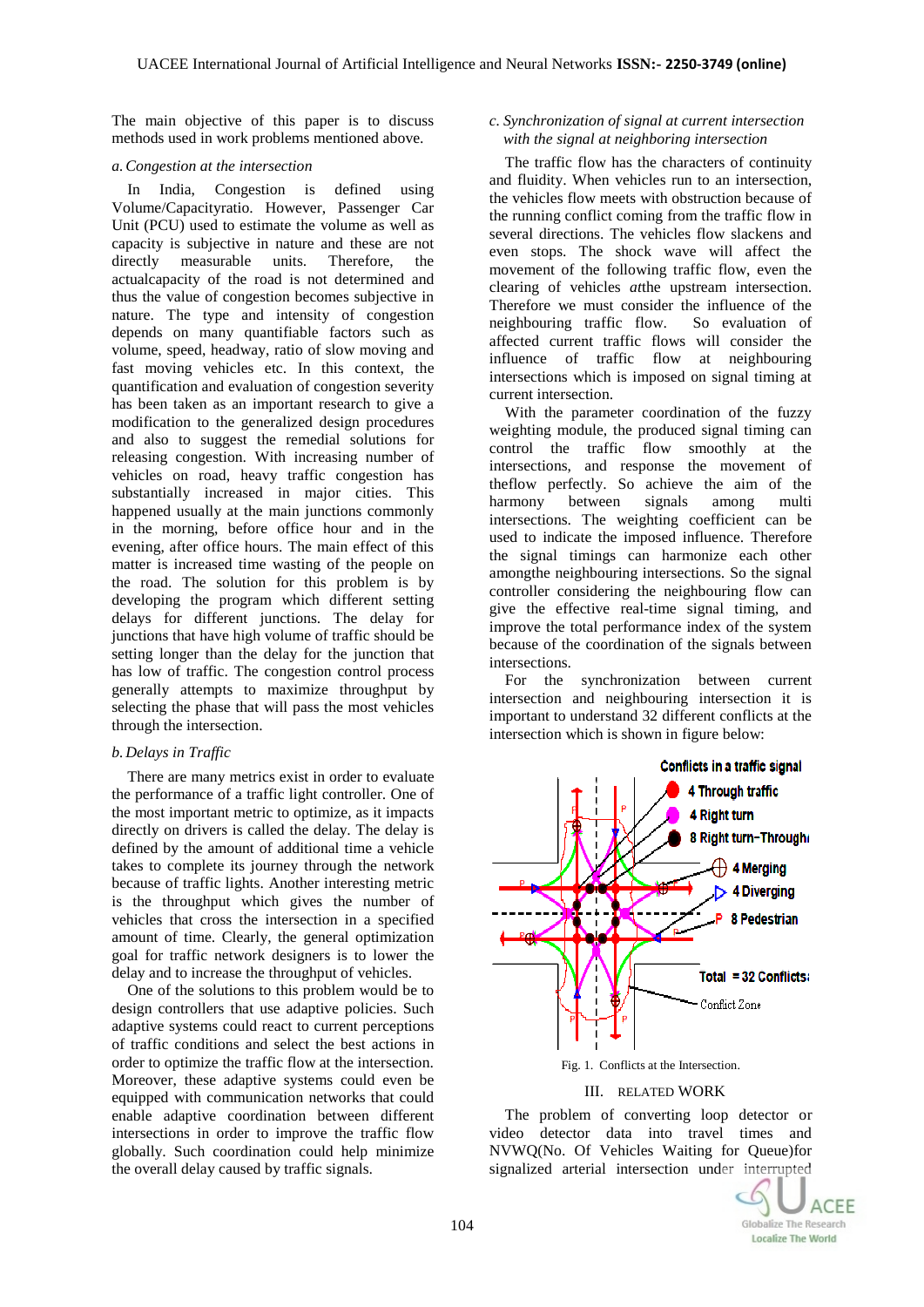traffic flow conditions is based model from Lu Conglin and Wei Wu [1] by the use offuzzy logic and neural networks.

An on-line supervised learning algorithm for building and tuning a neural fuzzy controller has been presented in this paper. The training data lets the learning scheme learn the network structure and parameters in real time. Based on the neural structure an off-line two-phasehybrid learning<br>scheme tune the ASC (adaptive subsethood tune theASC(adaptive subsethood controller) from the given input-output training data sets.Here more emphasise is given on urgency values which is defined as the values to determine the appropriate balance of distribution of the green light i.e., the urgency with which the stream requires green.

The multiobjective optimization of parameters for fuzzy logic controller is suggested for desired flexibility. For that the parameters of the signal controller is optimized with respect to different objectives or criteria. To solve this problem, effective multi-objective genetic algorithms (MOGA) is used. The simulation results show that the percentage of stops of algorithms is smaller 15.25% than the traditional extension principle, and using proposed algorithm, the average delay is also smaller 15-30% than the extension principle in the test area100-1500vph. So this controller produces lower vehicle delays and percentage of stopped vehicles than traditional actuated controller.

Traffic Light Controllers (TLC) problems based on microcontroller and microprocessor are solved using model proposed by Shilpa Chavan and R. Deshpande [2]. This technique uses sensors networks along with embedded system. The Infrared Sensors are applied to detect vehicles is mounted on road.

The signals from sensor assembly will be in the form of digital signals which corresponds to presence or absence of a vehicle. These digital signals from each lane will be given to the input port of microcontroller which determine the length of vehicle at each lane. This information is the input to microcontroller to determine various timing signals. These signals will be applied to two relay drivers which consist of ULN 2003. These relay drivers are level shifters and current amplifiers. The output of relay driver is applied to Red, Green and Orange LED at each junction. IC 24C61 is used for I2C interface.

The proposed Intelligent Traffic Light Controller can be more efficient than the conventional controller in respect of less waiting time, more distance travelled by average vehicles and efficient operation during emergency mode and GSM interface.

The signal controller at a single intersection that control its trafficbased on fuzzylogic and weighting coefficient [3] which gives the weights that the traffic flow at neighbour intersections imposes

onthe signal timing at current intersection. The fuzzyrules of the signal controller and the weighting module are produced by the traffic information with the vehicles detectors. The average delay time of avehicle is used as aperformance index.The fuzzy controller shows the better performance with the simulation comparison of two signal controller at different traffic conditions which earns better realistic meaning and application value.

The multiagent system approach is used to develop distributed unsupervised traffic responsive signal control modelsproposed by by Dipti Shrinivasan [4], where each agent in the system is a local traffic signal controller for one intersection in the traffic network. The first multiagent system is developed using hybrid computational intelligent techniques.The second multiagent system is developed by integrating the simultaneous perturbation stochastic approximation theorem in fuzzy neural networks (NN).

The multiagent systems are implemented using Java and its multithreading technology. During the running of the simulation in PARAMICS Modeler, the multiple threads/processes in Java representing the agents are running concurrently. The model proposed shows the results which suggest that the hybrid NN-based multiagent system provides effective control of large scale traffic network even as the complexity of the simulation increases.

A developed adaptive neuro-fuzzy inference system can draw the membership functions and corresponding rules by its own from a given input data set [5], which makes the designing process easier and reliable compared to standard fuzzy logic controllers.

The Neuro-Fuzzy logic controller performs better than the fixed time controller due to its real time adaptability. The easiness of selecting the initial settings can be the advantage when real time signal controller is implemented.

A functional Fuzzy Traffic Controller (FTC) [6], which utilizes fuzzy logic algorithm. To develop the system, the behavior level of FTC algorithm has developed using VHDL under MAX+PLUS II CAD environment. The Finite State Machine (FSM) of the FTC has coded in VHDL programfor controlling the specific Traffic flow application. Later on, the FPGA Express (Synthesis tool) has used to get a fully gate level synthesis architecture for the whole Fuzzy based VLSI chip and then the optimization step has been applied for minimizing the VLSI chip's timing delay, clock speed, and area to get the correctness of FTC design.

The FTC chip can be also further interfaced withthe others control peripheral hardware modules to control amore complex traffic system. It overcomes the weakness of conventional traffic controllers with the capability of providing varying

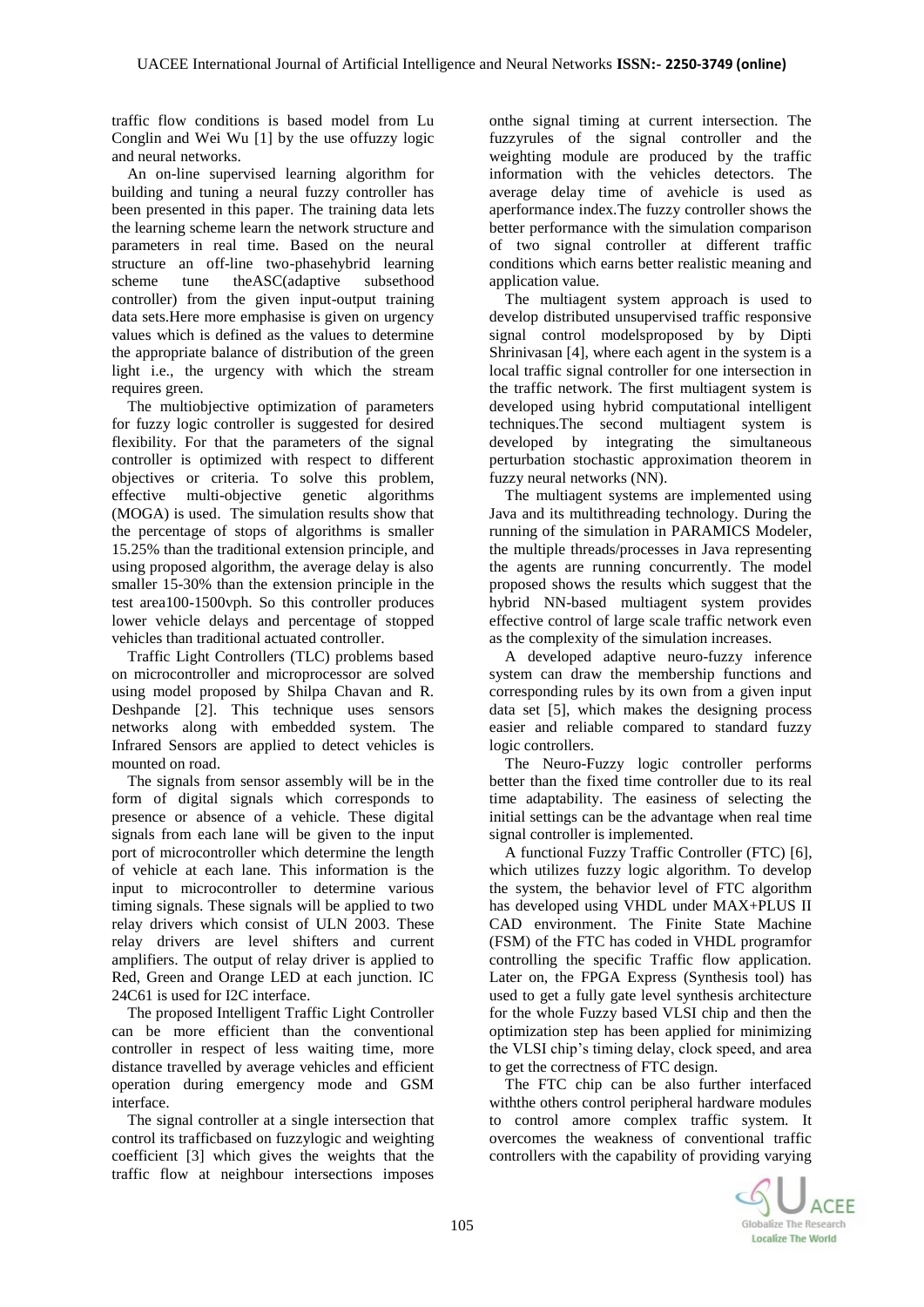green cycle interval based on dynamic traffic load changes at every lane I a 4-way junction control.

An FPGA design implementation of a low cost 24-hour advancedtraffic light controller system is proposed by WM El-Medany and MR Hussain [7] as a term project of a VLSI design subject using VHDL. The system has been successfully tested and implemented in hardware using Xilinx Spartan 3 FPGA.

The division of traffic light system into three stages which includes the implementation of the state diagram, writing and simulating the VHDL code and programming the FPGA and development of the interface circuit.

A prototype is designed and implemented in Field Programmable Gate Arrays (FPGA)by N. Y. Hamisi, N. H. Mvungi and B. M. M. Mwinyiwiwa[8]. Using VHDL an algorithm has been developed for coordinating adjacent traffic signals along the arterial roads.

It is possible to use the developed algorithm to solve traffic congestion by increasing the number of junctions in the coordination system. Further more, having two or more junctions sharing the same controller may lead to reduction of controller cost which has been hampering efforts of traffic control for developing cities.

A hierarchical fuzzy logic traffic controller [9] is described for a real intersection of fourteen vehicle lanes and two pedestrian crossings controlled by signals with seven light phases. To evaluate the best fuzzy rule base, a fitness function is defined to characterize performance of the fuzzy controller The hierarchical fuzzy controller has seven inputs as queue lengths of the seven light phases, and oneoutput as green time of the selected phase. In the hierarchical fuzzy controller, there are six layers of fuzzy sub controllers with two inputs and one output. The sub-controllers in the first five layers have identical structure that has two inputs of queue lengths and one output of combined queue length employed as one input of next layer. The sub-controller in the last layer has two inputs, combined queue length obtained from the fifth layer and queue length of the selected phase, and one output as green time of the selected phase.

The developed fuzzy controller had better performance than the pre-cycle controller which is currently using in the intersection. It produces shorter average queue length than that of pre cycle controller, and shortens more than 38% of vehicle average waiting time of the pre-cycle controller.

A real-time adaptive signal control model decides optimal signal controlparameters commonly found in modern actuated controllers [10].The proposed control modelincorporates a traffic flow prediction process toestimate approach volumes based on the outflows fromupstream intersections, and to forecast turning movements at

the target intersection according to the turning fractions in previous cycles.

Simulation results of proposed model shows performance of this model was best under traffic conditions of medium intensity, where the optimized parameters were expected to be valid.

The traffic light controlling system is proposed by Liu Yang and Chen Xian Feng in which the original relay wiring was replaced by the program, and the hardware and software resources of PLC [11] are used reasonably. The remote monitoring system of traffic lights at the crossroads was designed with configuration software MCGS, which monitored traffic lights in real-time and improved the reliability greatly.

The system simplified the communication between PLC and Host Computer by using industrial configuration software, which shortened the exploitation time greatly; especially, it is more fit for complex controlling system. The controlling of traffic lights is done by PLC and MCGS instead of the original relay control and increase life expectancy of this system.

The object segmentation, classify and tracking methodologiesare proposed to know well the real time measurements. According to the real time traffic measurement, the adaptive traffic signal control algorithm [12] is derived to settle the red– green switching of traffic lights.

Object segmentation is used to compute the difference between current image and background image to subtract object apart.The major goal of object classification is to determine the separated objects. These have several algorithm to handle problem of object tracking.

# IV. PROPOSEDMETHOD

In case of traffic signal control, the resource in question is green time and the problem is made more complex by its temporal aspect and ever changing and stochastic nature of the demand. This means that the allocation of green time must be constantly reviewed as time passes & the situation changes in order to distribute it in the desired manner. An approach to this problem is to derive a value for each user, which reflects their claim on the limited resource  $\&$  to use these values to determine the appropriate balance of distribution of the resource. This value for each user will be derived by using learning rule of neural network system.

The traffic conditions of the green phase are observed by the Extension Time Module. Green light extension time of the green phase is produced by this module according to the condition of observed traffic flows.Phase SequenceModule controls the phase sequence based on the vehicle's density and extension time of green light from Extension Time Module. The Output Module switches current phase to the appropriate next